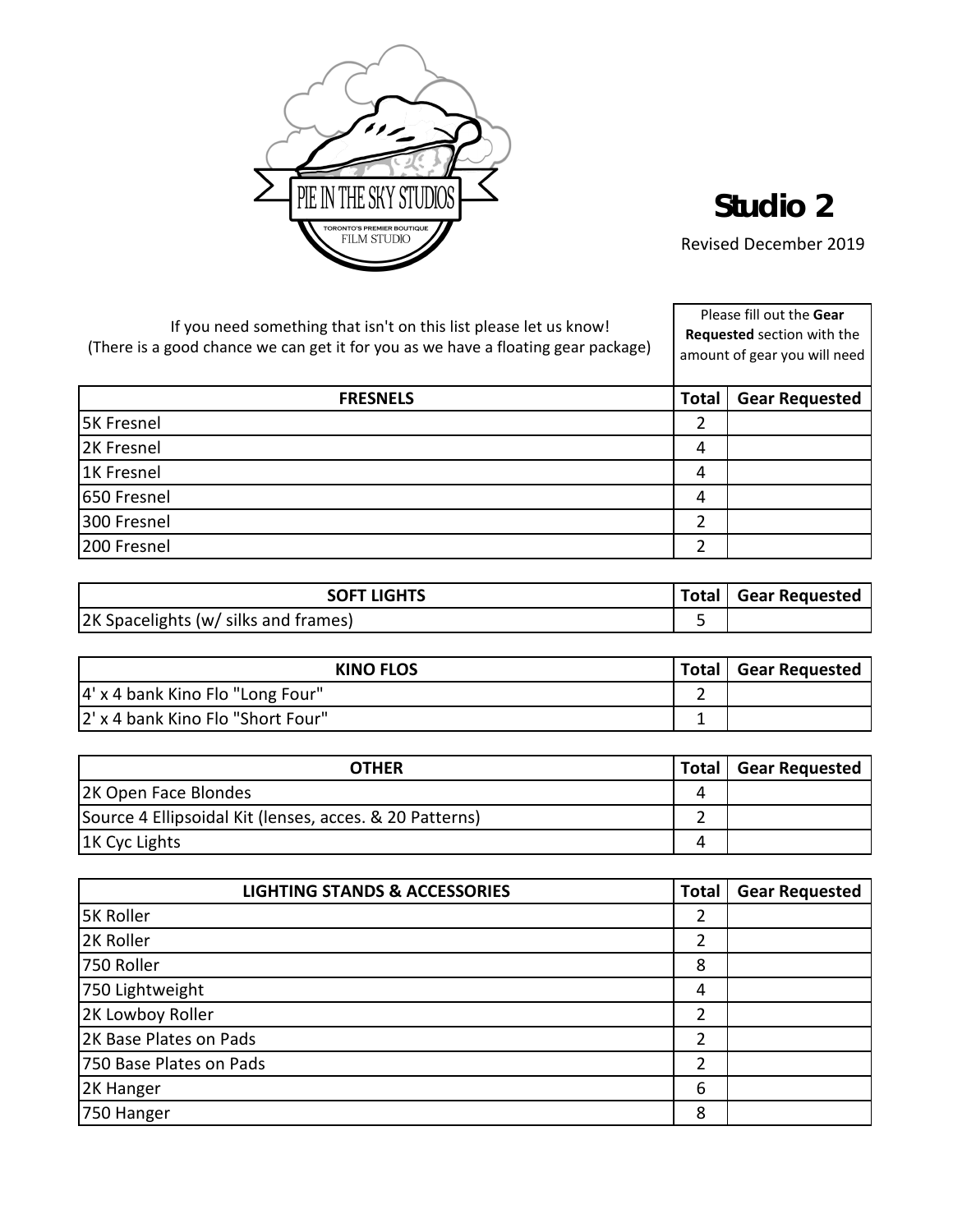| <b>DIMMERS</b>                  | <b>Total</b> | <b>Gear Requested</b> |
|---------------------------------|--------------|-----------------------|
| 2K Dimmer (Variac & Electronic) |              |                       |
| 1K Hand Dimmer                  |              |                       |
| <b>2K Flicker Generator</b>     |              |                       |

| <b>POWER DISTRIBUTION</b>                        | <b>Total</b> | <b>Gear Requested</b> |
|--------------------------------------------------|--------------|-----------------------|
| 1 x 175 Amp Disconnect                           |              |                       |
| 4A Box (6 x 60 amp)                              |              |                       |
| Tapping Tee's                                    | 5            |                       |
| <b>Dief</b>                                      | 6            |                       |
| 50' Socapex                                      | 2            |                       |
| Socapex Splays (6 x AC) (includes male & female) | 2            |                       |
| 50' Joy                                          | 4            |                       |
| 25' Joy                                          | 3            |                       |
| 50' AC                                           | 4            |                       |
| 25' AC                                           | 25           |                       |

| <b>GRIP STANDS &amp; ACCESSORIES</b>              | <b>Total</b> | <b>Gear Requested</b> |
|---------------------------------------------------|--------------|-----------------------|
| Sky High Junior Roller Stands                     |              |                       |
| 30" Grip Stands                                   | 12           |                       |
| 20" Grip Stands                                   | 6            |                       |
| 2K Boom Pole                                      |              |                       |
| 40" Grip Arms                                     |              |                       |
| 20" Grip Arms                                     |              |                       |
| <b>Grip Heads</b>                                 | 3            |                       |
| Lollipop Heads (Large Grip Head with 2K Receiver) |              |                       |

| <b>FLAGS &amp; NETS</b> | Total | <b>Gear Requested</b> |
|-------------------------|-------|-----------------------|
| 4x8 Frame               |       |                       |
| 4x4 Frame               |       |                       |
| Floppy                  | 4     |                       |
| 4x4 Nets and Silks      |       |                       |
| Large Flag Kit          |       |                       |
| Small Flag Kit          |       |                       |

| 12' x 12' Gridcloth      |  |
|--------------------------|--|
| 12' x 12' Half Gridcloth |  |
| 8' x 8' Gridcloth        |  |
| 8' x 8' Half Gridcloth   |  |
| 8' x 8' Claycoat         |  |

|--|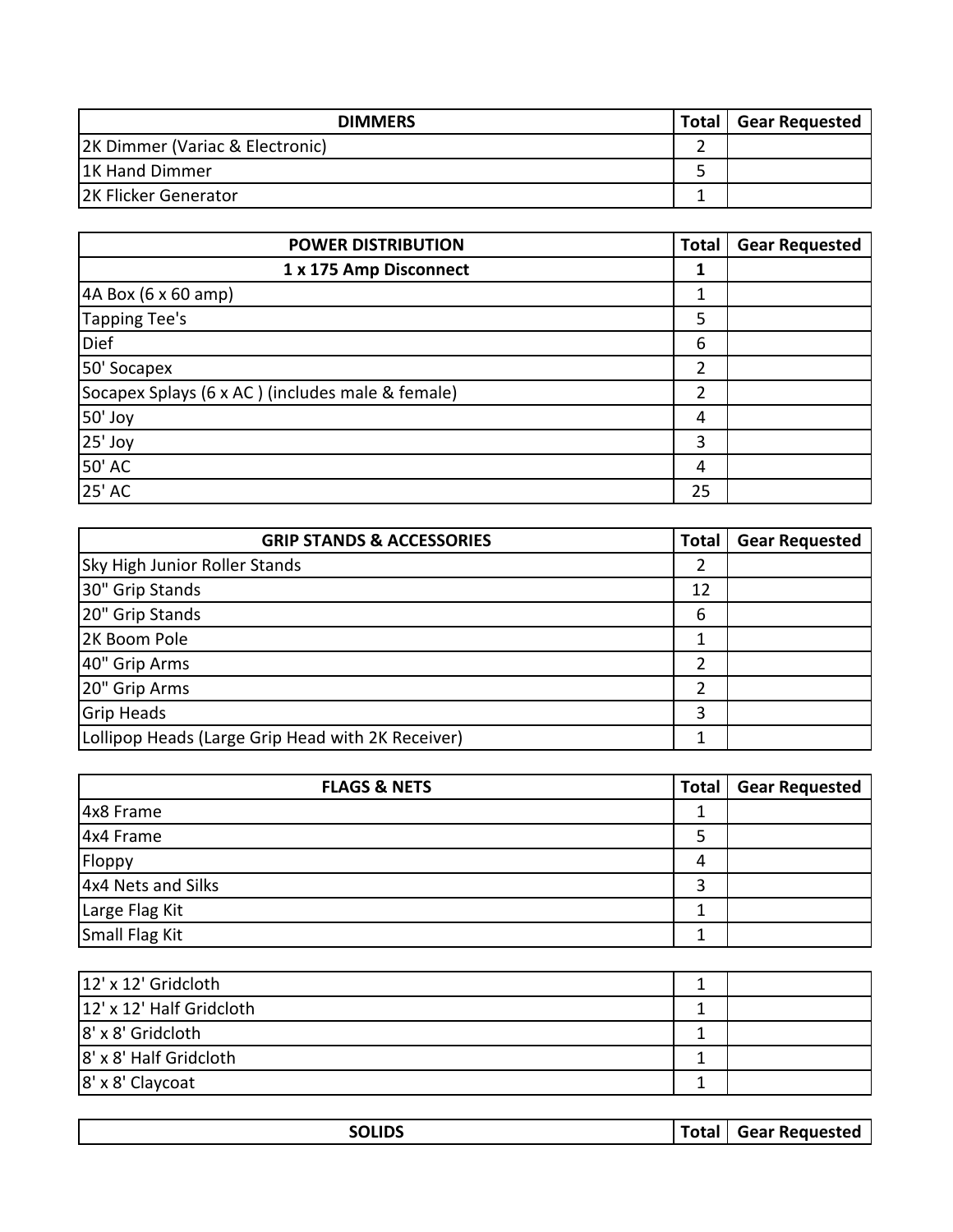| 20' x 30' Velour Shooter Black |  |
|--------------------------------|--|
| 20' x 20' Black                |  |
| 10' x 20' Black                |  |
| 12' x 12' Black                |  |

## **GREEN & BLUE SCREENS**

Ask availabilty and sizes

| <b>FRAMES</b>          | Total | <b>Gear Requested</b> |
|------------------------|-------|-----------------------|
| 12' x 12' Frame w/ears |       |                       |
| 8' x 8' Frame w/ears   |       |                       |

| <b>GRIP HARDWARE</b>                        | Total          | <b>Gear Requested</b> |
|---------------------------------------------|----------------|-----------------------|
| Cardellinis                                 | 6              |                       |
| <b>Mafers</b>                               | 6              |                       |
| <b>Magic Arms</b>                           | $\overline{2}$ |                       |
| Gaffer Grip                                 | $\overline{2}$ |                       |
| <b>Frisco Clamps</b>                        | $\overline{2}$ |                       |
| <b>Goal Post Clamps</b>                     | 4              |                       |
| Foam Core Holder                            | $\mathbf{1}$   |                       |
| Duck Bill                                   | $\mathbf 1$    |                       |
| 2K Baseplates on Pads                       | 3              |                       |
| 750 Baseplates                              | 3              |                       |
| Safety Chain                                | 20             |                       |
| <b>Chain Vice</b>                           | $\mathbf{1}$   |                       |
| 2K - 750 Adapter                            | $\overline{2}$ |                       |
| Cable Mats                                  | $\mathbf{1}$   |                       |
| 2K Sidearm                                  | $\mathbf{1}$   |                       |
| 750 Sidearm                                 | $\mathbf{1}$   |                       |
| <b>Full Apples</b>                          | 6              |                       |
| <b>Half Apples</b>                          | 4              |                       |
| <b>Quarter Apples</b>                       | 4              |                       |
| 12' A-Frame Ladder                          | $\mathbf{1}$   |                       |
| 10' A-Frame Ladder                          | $\mathbf{1}$   |                       |
| 6' A-Frame Ladder                           | $\mathbf{1}$   |                       |
| Hard 90s                                    | 10             |                       |
| Swivels                                     | 10             |                       |
| 20' Pipe                                    | $\mathbf{1}$   |                       |
| 15' Pipe                                    | $\overline{2}$ |                       |
| 12' Pipe                                    | $\overline{2}$ |                       |
| 10' Pipe                                    | 4              |                       |
| 8' Pipe                                     | $\overline{2}$ |                       |
| Other Pipe Available 6', 5', 4', 3', 3', 1' | $\overline{2}$ |                       |